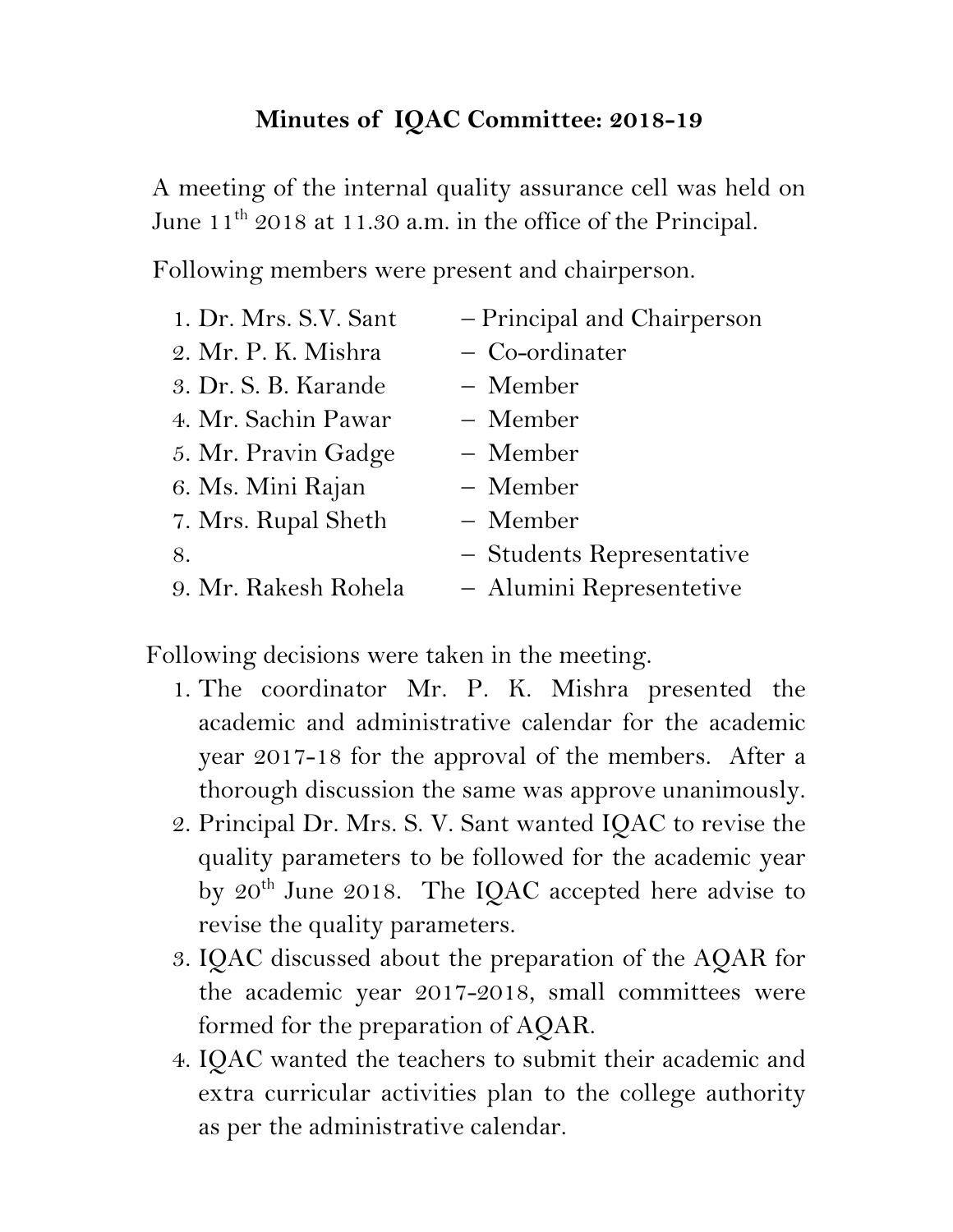- 5. It wanted the college to introduce the E-commerce and retail management course for F.Y./S.Y. students immediately after the competition of the admission.
- 6. The coordinator informed the members that the  $1<sup>st</sup>$  term feedback form all stake holders are to be taken after the comlition of 21 days of teaching.

As there was no ther matter the meeting ended with a vote of thanks to the chair.

 $\mathcal{L}_\text{max}$  and  $\mathcal{L}_\text{max}$  and  $\mathcal{L}_\text{max}$  and  $\mathcal{L}_\text{max}$ 

Chairman

A meeting of the members of IQAC was held on  $11<sup>th</sup>$ September 2018 in the office of the Principal at 12.00 noon.

Following staff members were present for the meeting.

- 1. Dr. Mrs. S.V. Sant Principal and Chairperson 2. Mr. P. K. Mishra – Co-ordinater 3. Dr. S. B. Karande – Member 4. Mr. Sachin Pawar – Member 5. Mr. Pravin Gadge – Member 6. Ms. Mini Rajan – Member
- 7. Mrs. Rupal Sheth Member
- 
- 
- -
- 8. Ms. Rutuja Salvi Students Representative
- 9. Mr. Rakesh Rohela Alumini Representetive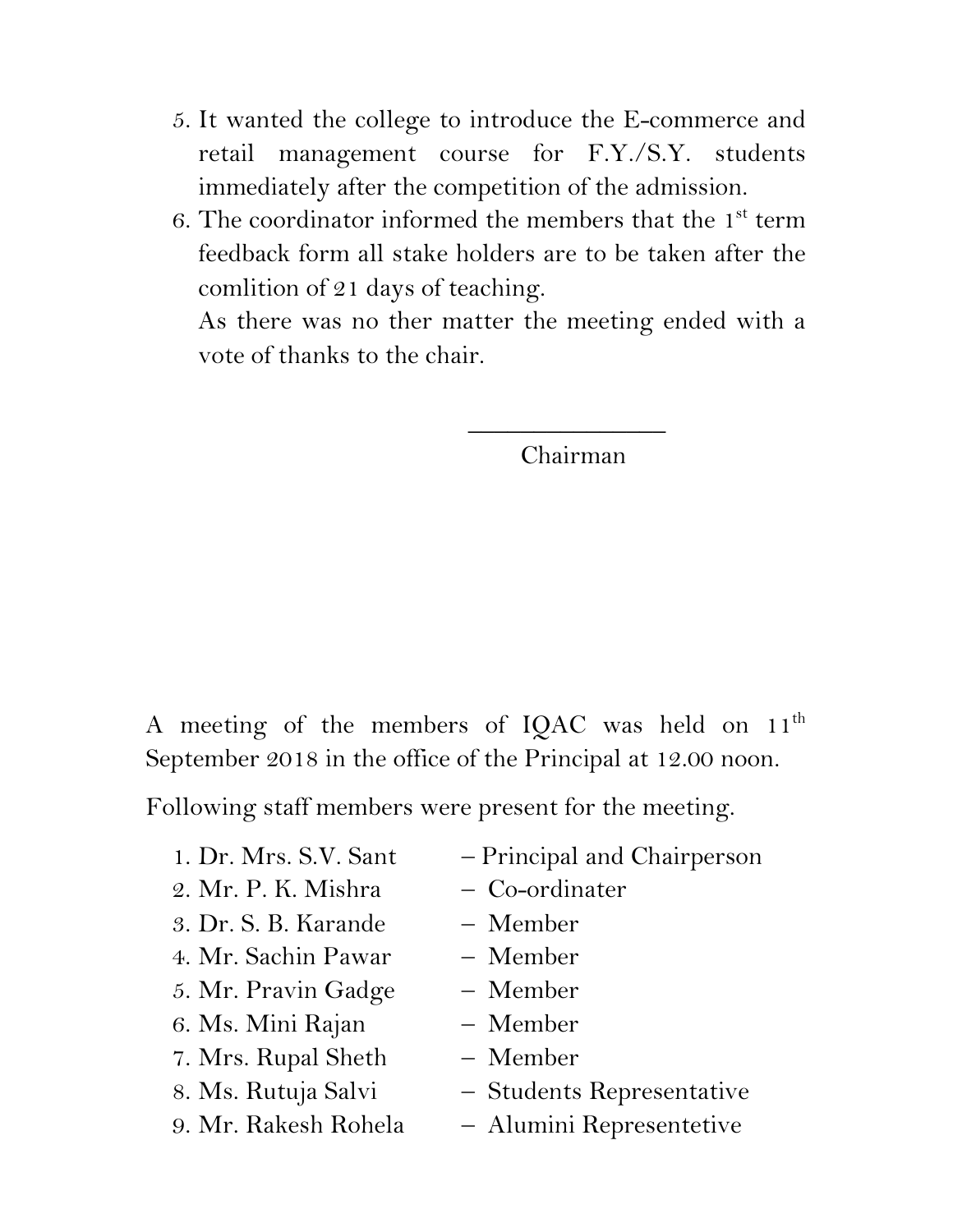The meeting transacted the following business.

- 1. The principal informed the member that the academic Audit by the University of Mumbai to be held on -----. She wanted the IQAC to make necessary arrangement for the smooth conduct of the academic Audit.
- 2. The IQAC presented the request letter for promotion of Mr. Sachin Pawar, Nitin Sawant, Kalpana Gawade and Mini Rajan and informed the members that they are found eligible for promotion as per the guide line issued by the University of Mumbai and the Government of Maharashtra. The coordinator informed the member that the college has already invited the committee for assessment.
- 3. The IQAC coordinator presented the analysis of the feed back and action taken report there on for the information of the members.
- 4. The IQAC approved the departmental plans and teaching plan of the teachers for the academic year 2017-18.
- 5. The coordinator informed the members that the IQAC is going to hold a One-day workshop on the topic Intellectual property Right in Jan 2019.
- 6. The IQAC confronted the members of the organizing committee of the National Conference for Successful implementation of the conference along with women development commission on the topic.

 As there was no other matter the meeting ended with a thanks to the chair.

 $\frac{1}{2}$  , and the set of the set of the set of the set of the set of the set of the set of the set of the set of the set of the set of the set of the set of the set of the set of the set of the set of the set of the set

Chair Person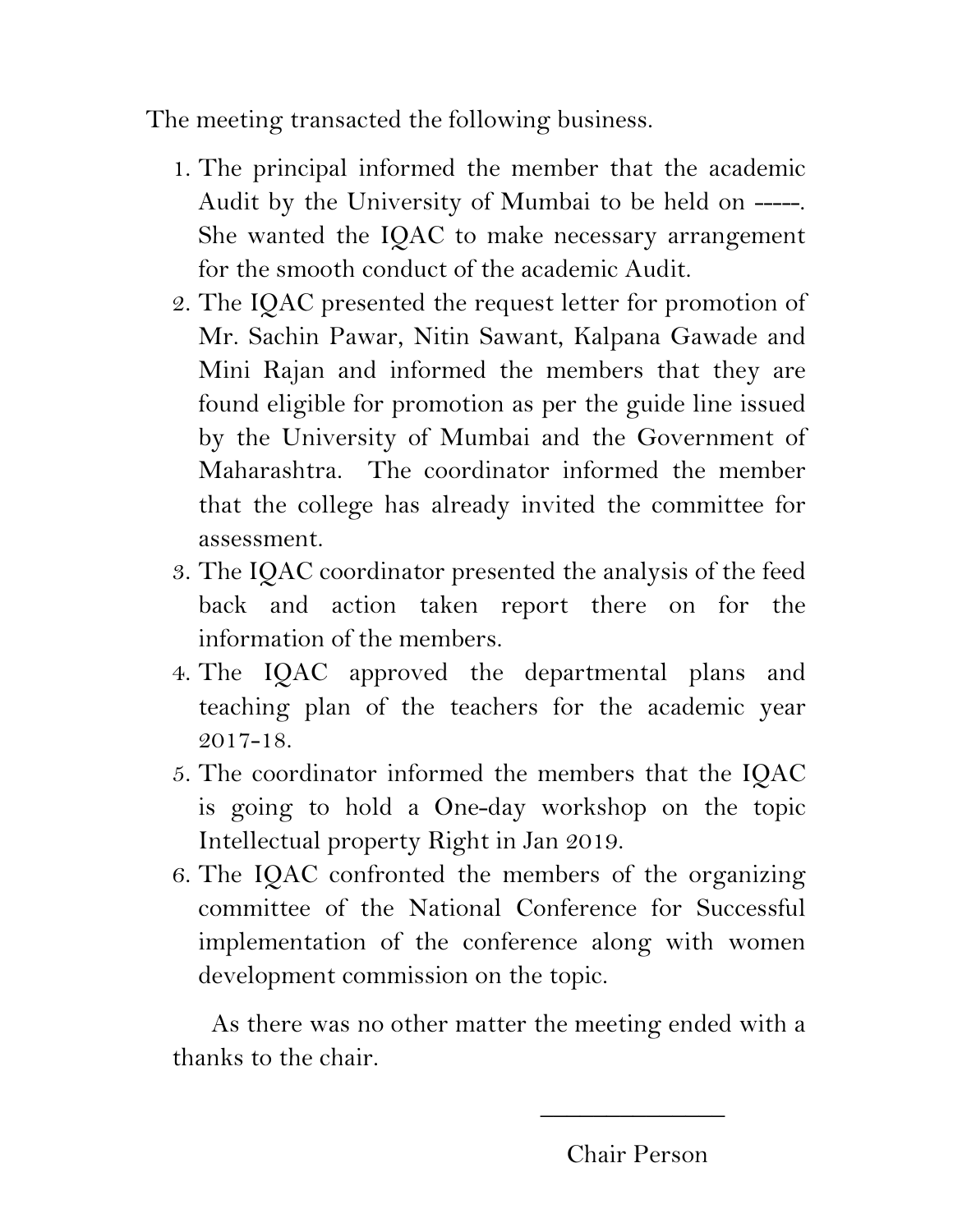A meeting of the members of IQAC was held on  $28<sup>th</sup>$ November at 11.00 a.m. in the Office of the Principal.

Following members were present for the meeting.

| 1. Dr. Mrs. S.V. Sant | - Principal and Chairperson |
|-----------------------|-----------------------------|
| 2. Mr. P. K. Mishra   | - Co-ordinater              |
| 3. Dr. S. B. Karande  | - Member                    |
| 4. Mr. Sachin Pawar   | - Member                    |
| 5. Mr. Pravin Gadge   | - Member                    |
| 6. Ms. Mini Rajan     | - Member                    |
| 7. Mrs. Rupal Sheth   | - Member                    |
| 8. Ms. Rutuja Salvi   | - Students Representative   |
| 9. Mr. Rakesh Rohela  | - Alumini Representetive    |

The meeting transacted the following business.

- 1. The Principal informed the members that the career Advancement committee approved the cased of Mr. Nitin Sawant from stage one to stage two. Mr. Sachin Pawar from stage one to stage two, Mrs. Kalpana Gawade from stage one to stage two and Ms. Mini Rajan from stage one to stage two.
- 2. The Principal informed the members that academic audit has been successfully conducted by the peer team and she congratulated all members for their cooperation.
- 3. The Principal suggested for the staff to require the loss of the teaching days, if any becase of C. L. and D. L.
- 4. The IQAC discussed the academic progress of the 1<sup>st</sup> term and the result analysis. The Principal suggested for the immediate measure to be adopted by the college from the improrement of the result of the  $2<sup>nd</sup>$  year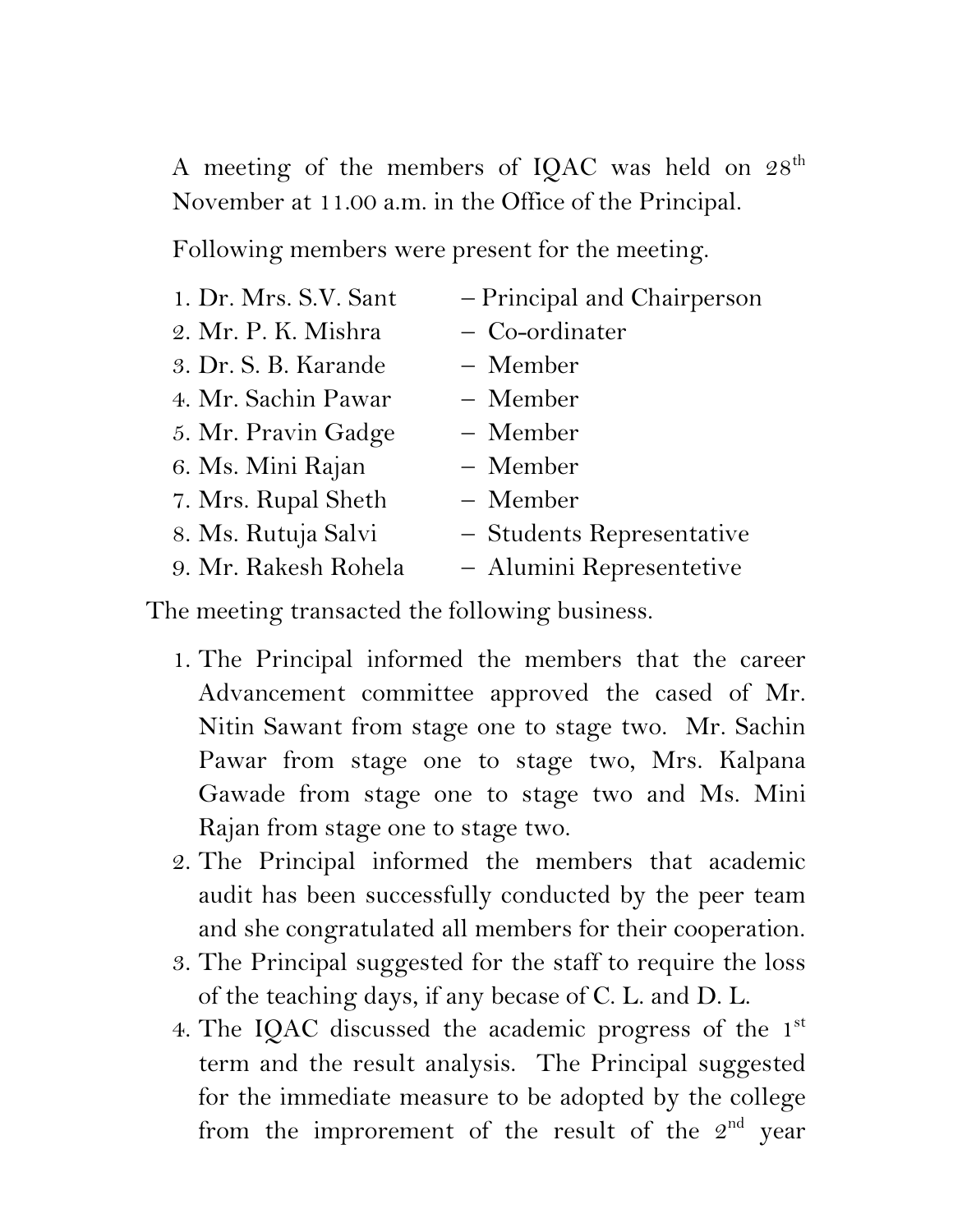students and advised all departments to engage remedial lecture in the second team.

5. The coordinator requested the college administration to call the parents of the irregular students in the month of January to discuss with them about the academic progress of their child red. The Principal informed the member that college would send necessary letters to their parents and the Vice Principal would do the necessary arrangement to meet their parents.

As three was no other matter the meeting ended with a vote of thanks to the chair.

Chair Person

 $\overline{\phantom{a}}$  , where  $\overline{\phantom{a}}$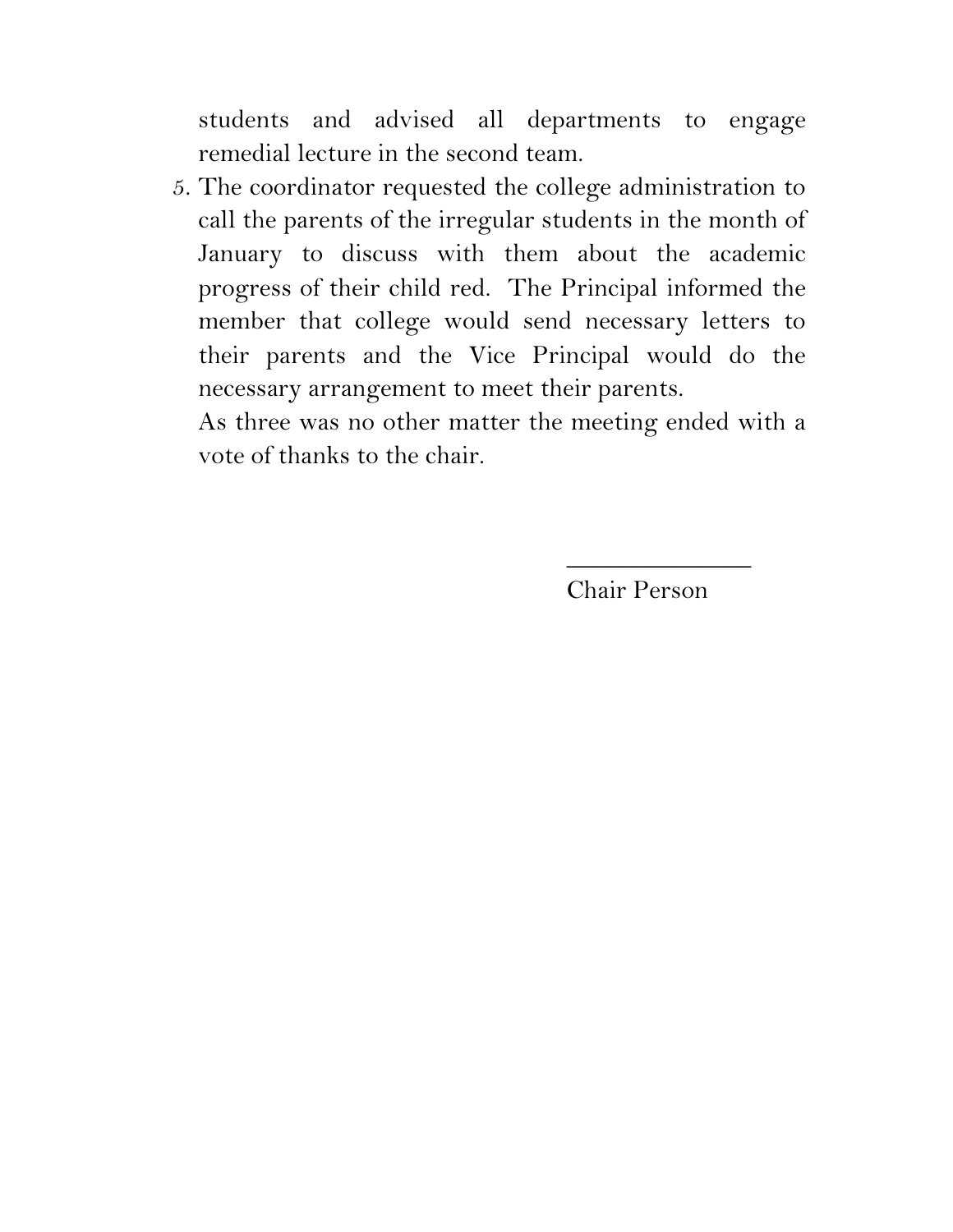A meeting of the IQAC was held on 26<sup>th</sup> March, 2019 in the office of the Principal at 12.30 a.m.

Following members were present for the meeting.

| 1. Dr. Mrs. S.V. Sant | - Principal and Chairperson |
|-----------------------|-----------------------------|
| 2. Mr. P. K. Mishra   | - Co-ordinater              |
| 3. Dr. S. B. Karande  | - Member                    |
| 4. Mr. Sachin Pawar   | - Member                    |
| 5. Mr. Pravin Gadge   | - Member                    |
| 6. Ms. Mini Rajan     | - Member                    |
| 7. Mrs. Rupal Sheth   | - Member                    |
| 8. Ms. Rutuja Salvi   | - Students Representative   |
| 9. Mr. Rakesh Rohela  | - Alumini Representetive    |

The meeting transacted the following busies

- 1. The coordinater presented the report the academic and administrative progress the year 2017-18 for the information of the member and asked the suggestion for the improvement of academic atmosphere of the college.
- 2. The coordinator presented the comparative view of the progress achived by the teachers from the first term and second term feedback.
- 3. The members requested the Principal for immediate Automation of office and Library for the development of management information system in the college.
- 4. The IQAC prepared a committee of the three members for the preparation of academic and administrative calendar for 2018-19.
- 5. Mr. Sachin Pawar presented the students satisfaction index data and analysis before the committee.